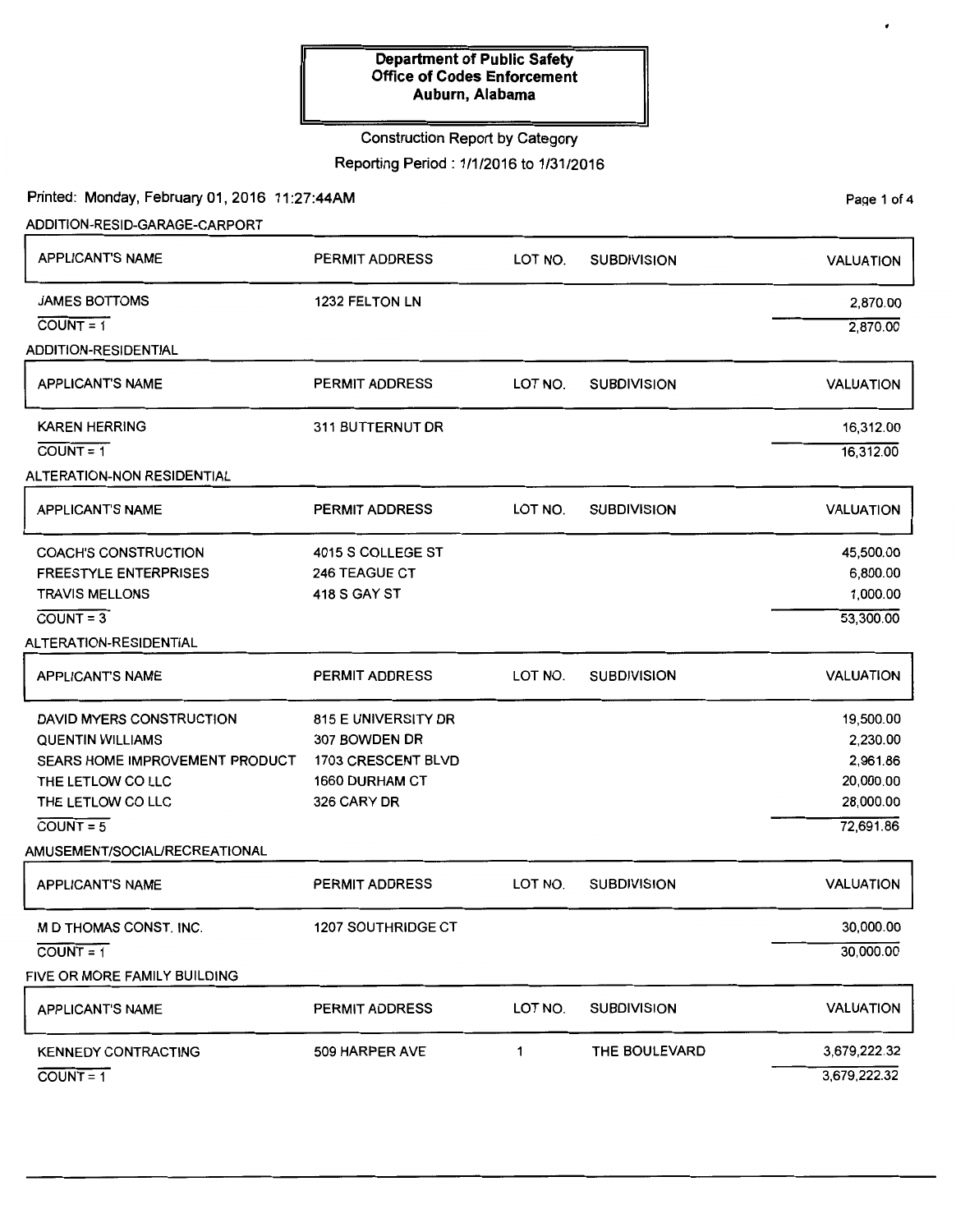### Construction Report by Category

Reporting Period: 1/1/2016 to 1/31/2016

## Printed: Monday, February 01, 2016 11:27:44AM

ROOFING-RESIDENTIAL

| APPLICANT'S NAME             | <b>PERMIT ADDRESS</b>    | LOT NO. | <b>SUBDIVISION</b> | <b>VALUATION</b> |
|------------------------------|--------------------------|---------|--------------------|------------------|
| <b>TRIPLE B CONSTRUCTION</b> | 2245 ARLINGTON CT        |         |                    | 18,850.00        |
| YELLOWHAMMER ROOFING, INC.   | 1081 AMBER LN            |         |                    | 12,640.26        |
| <b>HOLLAND HOMES INC.</b>    | 414 S GAY ST             |         |                    | 8,400.00         |
| <b>MCCRORY CONTRACTING</b>   | 1116 E UNIVERSITY DR     |         |                    | 6,500.00         |
| <b>RONNIE SMITH BUILDERS</b> | 408 BELMONTE DR          |         |                    | 10,695.49        |
| <b>MID SOUTH SIDING</b>      | 579 FOSTER ST            |         |                    | 4,000.00         |
| <b>GTR CONTRACTORS</b>       | 1661 POPLAR RIDGE DR     |         |                    | 8,000.00         |
| THD @ HOME SERVICES          | <b>1426 CAROLYN CT</b>   |         |                    | 13,000.00        |
| SOUTHEAST RESTORATION GROUP  | 516 HERITAGE CT          |         |                    | 3,357.84         |
| SUPERIOR ROOFING             | <b>1582 S DONAHUE DR</b> |         |                    | 11,795.00        |
| SUPREME SERVICE CO           | <b>554 LINCOLN ST</b>    |         |                    | 3,500.00         |
| <b>AUBURN FRAMING</b>        | <b>1628 LAUREN LN</b>    |         |                    | 18,500.00        |
| $COUNT = 12$                 |                          |         |                    | 119,238.59       |

Page 2 of 4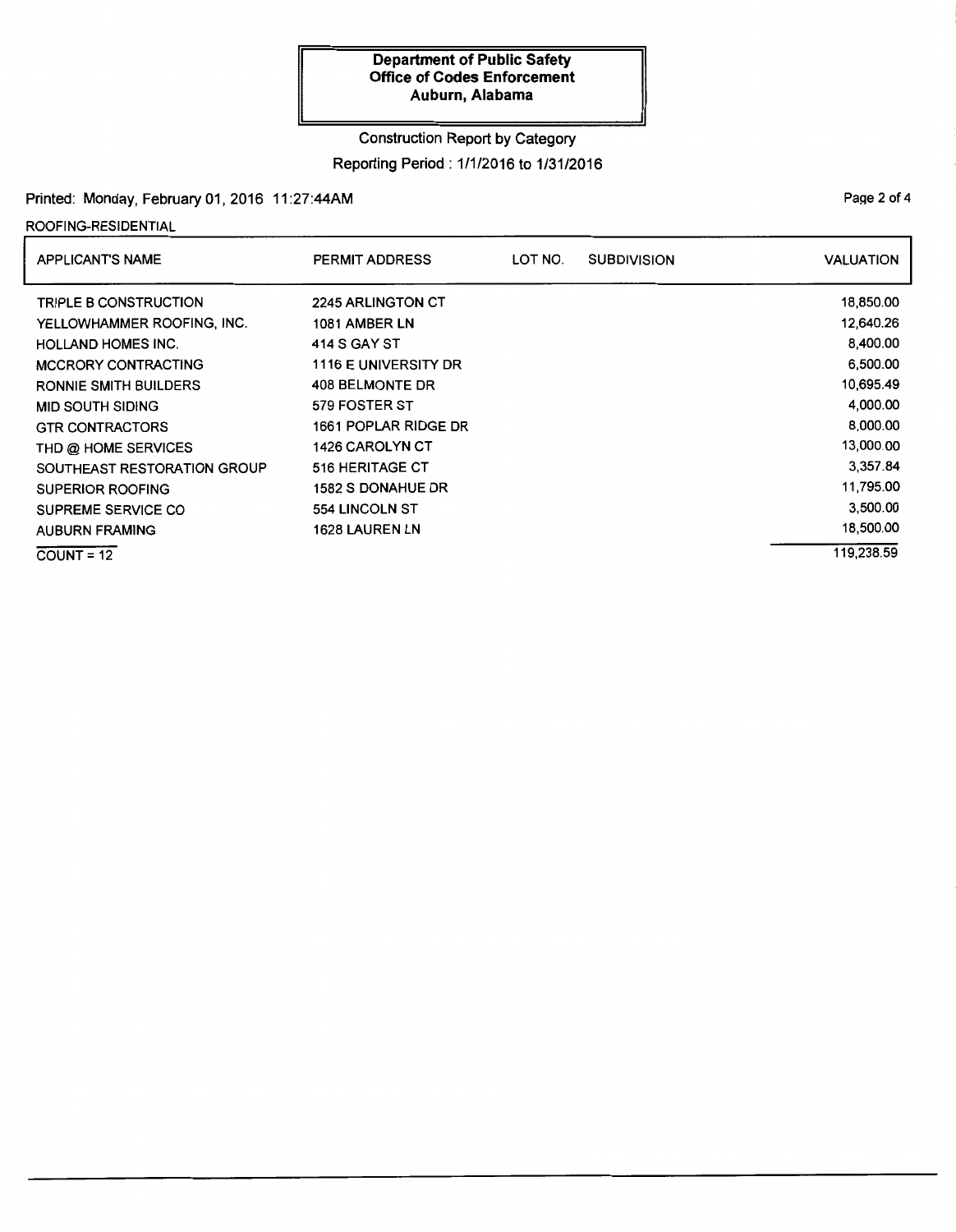# Construction Report by Category Reporting Period : 1/1/2016 to 1/31/2016

# Printed: Monday, February 01, 2016 11:27:44AM Page 3 of 4

### SINGLE FAMILY HOUSE-DETACHED

| <b>APPLICANT'S NAME</b>            | <b>PERMIT ADDRESS</b>     | LOT NO. | <b>SUBDIVISION</b>           | <b>VALUATION</b> |
|------------------------------------|---------------------------|---------|------------------------------|------------------|
| LIFESTYLES CONSTRUCTION            | 1246 FALLS CREST PL       | 82      | YARBROUGH FARMS              | 338,317.60       |
| <b>HARRIS DOYLE HOMES</b>          | 2444 MIMMS LN             | 13      | <b>MIMMS TRAIL</b>           | 207,530.71       |
| <b>HARRIS DOYLE HOMES</b>          | 2436 MIMMS LN             | 15      | <b>MIMMS TRAIL</b>           | 306,343.32       |
| <b>MICHAEL KEEL</b>                | 4878 HEATH RD             | 5       | <b>WATER OAK</b>             | 292,160.53       |
| <b>HOLLAND HOMES INC.</b>          | 1486 REYNOLDS DR          | 60      | <b>STONE CREEK</b>           | 240,888.80       |
| <b>HOLLAND HOMES INC.</b>          | <b>1703 MUIR DR</b>       | 47      | <b>STONE CREEK</b>           | 183,506.20       |
| KOREY WEBB CONSTRUCTION            | <b>413 MERIMONT BLVD</b>  | 3       | <b>ASHETON LAKES</b>         | 417,000.00       |
| MICHAEL SCHUMACHER                 | 1206 LILLIE LN            | 28      | <b>TOWN CREEK</b>            | 350,000.00       |
| <b>MICHAEL SCHUMACHER</b>          | 5586 HEATH RD             | 1       | <b>HEATH</b>                 | 479,102.00       |
| <b>MICHAEL A MONK</b>              | 2237 BARRINGTON CT        | 171B    | <b>ASHETON LAKES</b>         | 530,443.91       |
| <b>STONE MARTIN BUILDERS</b>       | 821 WHITTINGTON ST        | 21      | <b>COTSWOLDS</b>             | 418,640.86       |
| <b>STONE MARTIN BUILDERS</b>       | 1964 KARLA CT             | 58      | <b>DONAHUE RIDGE</b>         | 258,001.48       |
| <b>STONE MARTIN BUILDERS</b>       | 1965 KARLA CT             | 54      | <b>DONAHUE RIDGE</b>         | 302,292.47       |
| <b>MICHAEL A MONK</b>              | 1728 GLENDALE CT          | 79      | <b>EAST LAKE SUBDIVISION</b> | 433,819.78       |
| <b>STONE MARTIN BUILDERS</b>       | 2496 CHURCHILL CIR        | 86      | <b>LUNDY WEST</b>            | 131,631.39       |
| <b>MICHAEL A MONK</b>              | <b>420 MERIMONT BLVD</b>  | 19      | <b>ASHETON LAKES</b>         | 421,313.50       |
| DACK HOMES WEST LLC                | 2148 AUTUMN RIDGE WAY     | 141     | <b>AUTUMN RIDGE</b>          | 213,392.30       |
| <b>STONE MARTIN BUILDERS</b>       | <b>841 WHITTINGTON ST</b> | 17      | <b>COTSWOLDS</b>             | 372,723.38       |
| <b>STONE MARTIN BUILDERS</b>       | 2654 SALFORD ST           | 12      | <b>COTSWOLDS</b>             | 297,382.70       |
| <b>STONE MARTIN BUILDERS</b>       | 2646 SALFORD ST           | 10      | <b>COTSWOLDS</b>             | 292,377.05       |
| <b>STONE MARTIN BUILDERS</b>       | <b>825 WHITTINGTON ST</b> | 21      | <b>COTSWOLDS</b>             | 423,792.03       |
| <b>MICHAEL A MONK</b>              | 1710 GLENDALE CT          | 81      | <b>EAST LAKE SUBDIVISION</b> | 453,295.85       |
| DILWORTH DEVELOPMENT               | 1661 FAIRWAY DR           | 118 b   | <b>MOORES MILL GOLF CLUB</b> | 691,000.00       |
| DILWORTH DEVELOPMENT               | 991 ANDREWS AVE           | 217     | YARBROUGH FARMS - THE PARC   | 368,955.00       |
| DILWORTH DEVELOPMENT               | 1588 WOODLEY CIR          | 15      | <b>MILLWOOD</b>              | 329,288.00       |
| DILWORTH DEVELOPMENT               | 1634 MARIE LOOP           | 63      | <b>EAST LAKE SUBDIVISION</b> | 500,000.00       |
| DILWORTH DEVELOPMENT               | 1578 MARIE LOOP           | 56      | <b>EAST LAKE SUBDIVISION</b> | 359,450.00       |
| HAYLEY-FREEMAN CONST CO            | 2626 TUSCANY HILLS DR     | 147     | <b>TUSCANY HILLS</b>         | 176,900.00       |
| <b>RIDGE CREST PROPERTIES LLC</b>  | 1222 FALLS CREST PL       | 80      | YARBROUGH FARMS              | 351,354.01       |
| RIDGE CREST PROPERTIES LLC         | <b>644 ANDERS CT</b>      | 12      | <b>SAUGAHATCHEE PINES</b>    | 206,017.28       |
| <b>RIDGE CREST PROPERTIES LLC</b>  | <b>632 ANDERS CT</b>      | 15      | <b>SAUGAHATCHEE PINES</b>    | 210,478.74       |
| <b>RIDGE CREST PROPERTIES LLC</b>  | <b>641 ANDERS CT</b>      | 21      | SAUGAHATCHEE PINES           | 207,504.06       |
| DACK HOMES WEST LLC                | 2158 AUTUMN RIDGE WAY     | 139     | <b>AUTUMN RIDGE</b>          | 228,436.55       |
| <b>EDGAR HUGHSTON BUILDER INC.</b> | 2216 MORGAN DR            | 98      | <b>MORGAN WOODS</b>          | 296,659.90       |
| <b>EDGAR HUGHSTON BUILDER INC.</b> | 2198 MORGAN DR            | 101     | <b>MORGAN WOODS</b>          | 340,286.08       |
| HOMESTEAD RESIDENTIAL              | 974 PEMBROKE PL           | 82A     | <b>ROSEMARY GATE</b>         | 247,947.46       |
| HOMESTEAD RESIDENTIAL              | 970 PEMBROKE PL           | 84A     | <b>ROSEMARY GATE</b>         | 248,295.72       |
| <b>EASTBROOK HOMES</b>             | 1994 SEQUOIA DR           | 220     | <b>PRESERVE</b>              | 278,843.43       |
| <b>STONE MARTIN BUILDERS</b>       | 2630 SALFORD ST           | 6       | <b>COTSWOLDS</b>             | 332,723.79       |
| <b>MICHAEL A MONK</b>              | 8 LEGACY LN               | 45      | <b>LEGACY</b>                | 342,556.83       |
| EDGAR HUGHSTON BUILDER INC.        | 386 LIGHTNESS DR          | 270     | <b>SOLAMERE</b>              | 218,732.35       |
| <b>EDGAR HUGHSTON BUILDER INC.</b> | <b>402 LIGHTNESS DR</b>   | 266     | <b>SOLAMERE</b>              | 224,259.42       |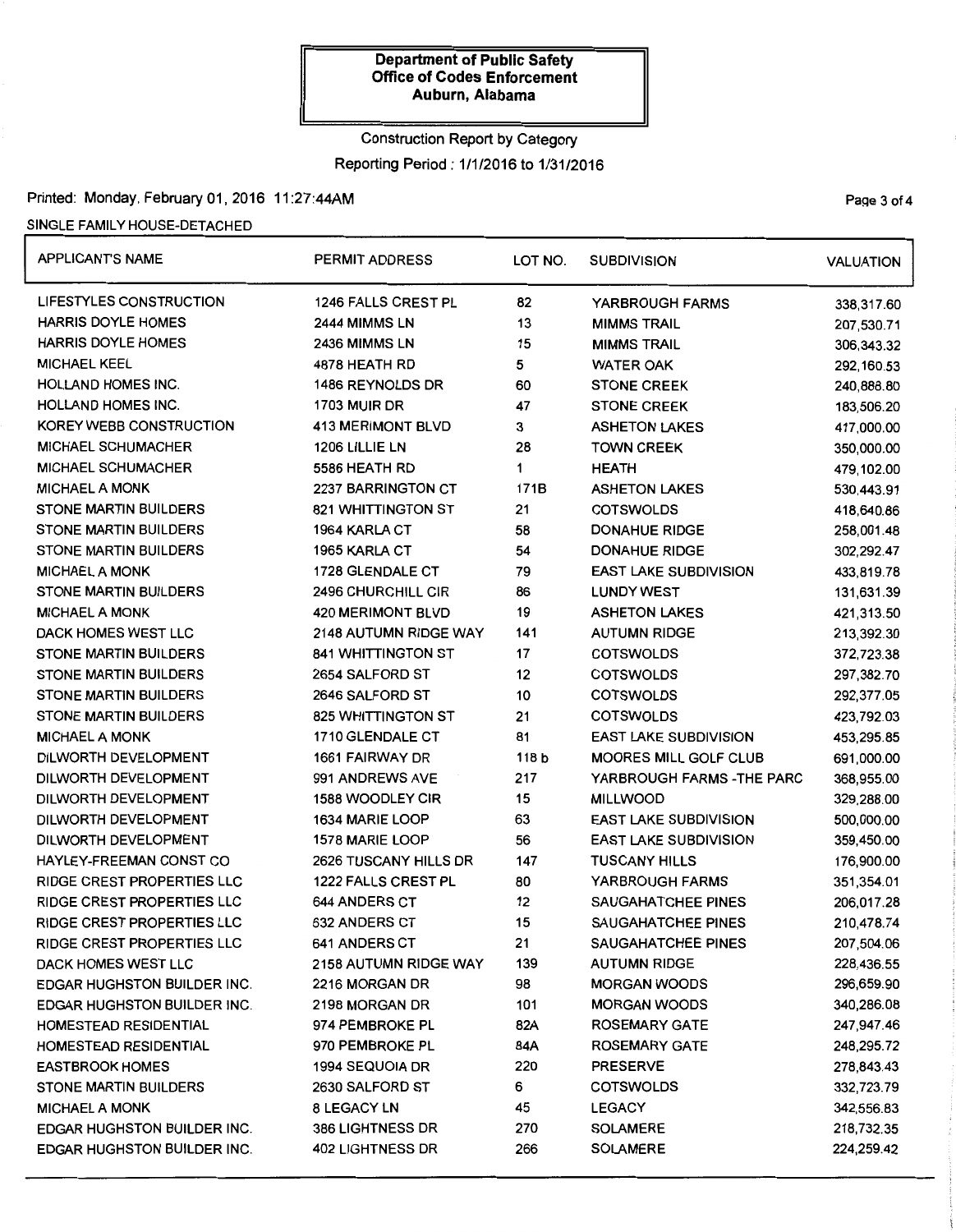# Construction Report by Category Reporting Period: 1/1/2016 to 1/31/2016

Printed: Monday, February 01, 2016 11:27:44AM

SINGLE FAMILY HOUSE-DETACHED

| <b>APPLICANT'S NAME</b>            | <b>PERMIT ADDRESS</b>   | LOT NO. | <b>SUBDIVISION</b>           | <b>VALUATION</b> |
|------------------------------------|-------------------------|---------|------------------------------|------------------|
| <b>EDGAR HUGHSTON BUILDER INC.</b> | <b>382 LIGHTNESS DR</b> | 271     | <b>SOLAMERE</b>              | 224,259.42       |
| <b>MICHAEL A MONK</b>              | 1720 GLENDALE CT        | 80      | <b>EAST LAKE SUBDIVISION</b> | 348,373.88       |
| <b>EASTBROOK HOMES</b>             | 2040 SEQUOIA DR         | 105     | <b>PRESERVE</b>              | 275,321.95       |
| <b>STONE MARTIN BUILDERS</b>       | 2623 SALFORD ST         | 57      | <b>COTSWOLDS</b>             | 315.070.84       |
| $COUNT = 46$                       |                         |         |                              | 14.686.670.57    |

TOTAL COUNT= 70

TOTAL VALUATION=

18,660,305.34

and Muh

Page 4 of 4

**Johnson When they're they're**